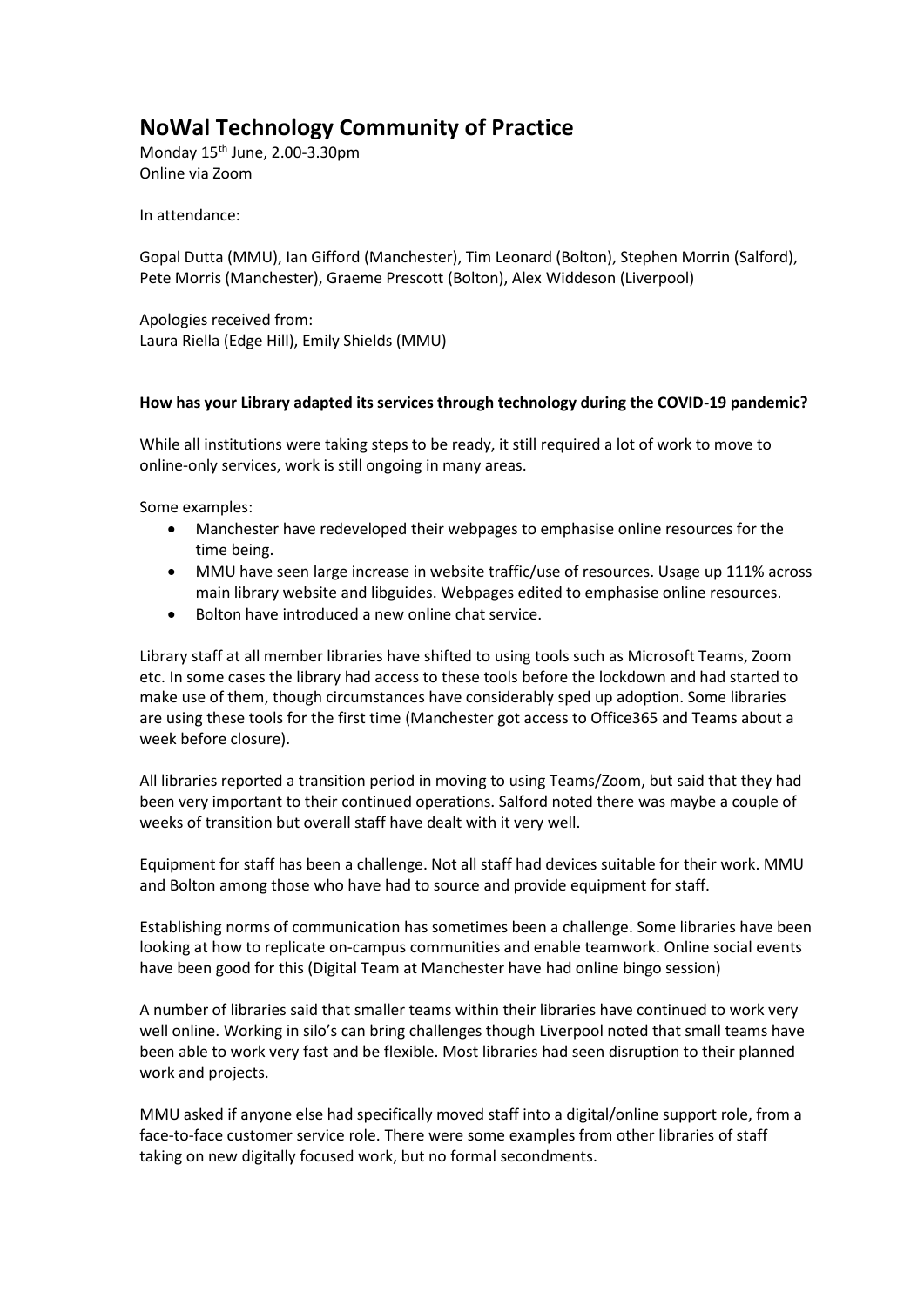There was a discussion of recruitment freezes and budgets. Some institutions are forecasting considerable impact on their income, particularly those with large numbers of international students. Implication for libraries unknown at this stage, though most participants were expecting a halt on recruitment and/or potential budget cuts.

The group discussed if the pandemic and lockdown would lead their libraries to look at their operations in a new way. A number of participants said that there had been discussions about this, and more home working was something that they could see staff being in favour of. Some digitally focused teams are planning on working from home for the foreseeable future. All participants said they had been able to carry out the majority of the duties from home, and that for the most part they were busier than ever.

Discussion of setting up "free" resources/short term offers from publishers. MMU noted that this has been time consuming and intensive work for library staff, for only a limited window of access. Publishers have contacted academic staff directly, and increased demand for take-up of these services.

Most of the member libraries had taken fairly limited advantage of offers; mindful of setting expectations, and not being able to retain access. eTextbook providers (Kortext, BibLiU) were noted as being particularly forward in their marketing approach.

There was a discussion of plans for the new academic year and the gradual resuming of physical library services.

All participants agreed that at this stage it was hard to be clear about operations for the new academic year, as planning is still ongoing. Although some libraries were being asked by their University's marketing departments for information about the new year.

Bolton are now offering limited on-campus services (book return and reservation collection, no access to study space or PCs yet). Using LibCal to offer bookable slots for students. See this blog post from Springshare for how to configure LibCal's Spaces feature for this: <https://blog.springshare.com/2020/05/20/using-libcal-to-schedule-curbside-pickup/> Here is Bolton's public booking page: <https://libcal.bolton.ac.uk/reserve/booking>

**Management of user groups for access eg 'full' staff and students vs external students, walk in user and so on. How are people managing these groups across authentication services like EZProxy and Shibboleth, how are the groups mapped internally with University systems like swipe access?**

Most participants noted that their IT depts. were responsible for the management of user groups. Both MMU and Bolton expressed an interest in developing a more granular approach to user groups in future, to aid security and analytics.

Tim O'Neill at Manchester was suggested as a helpful contact on this topic.

**Any good tips on courses or training, particularly CSS and JS (Paid, more supported courses, rather than free codeacademy courses)**